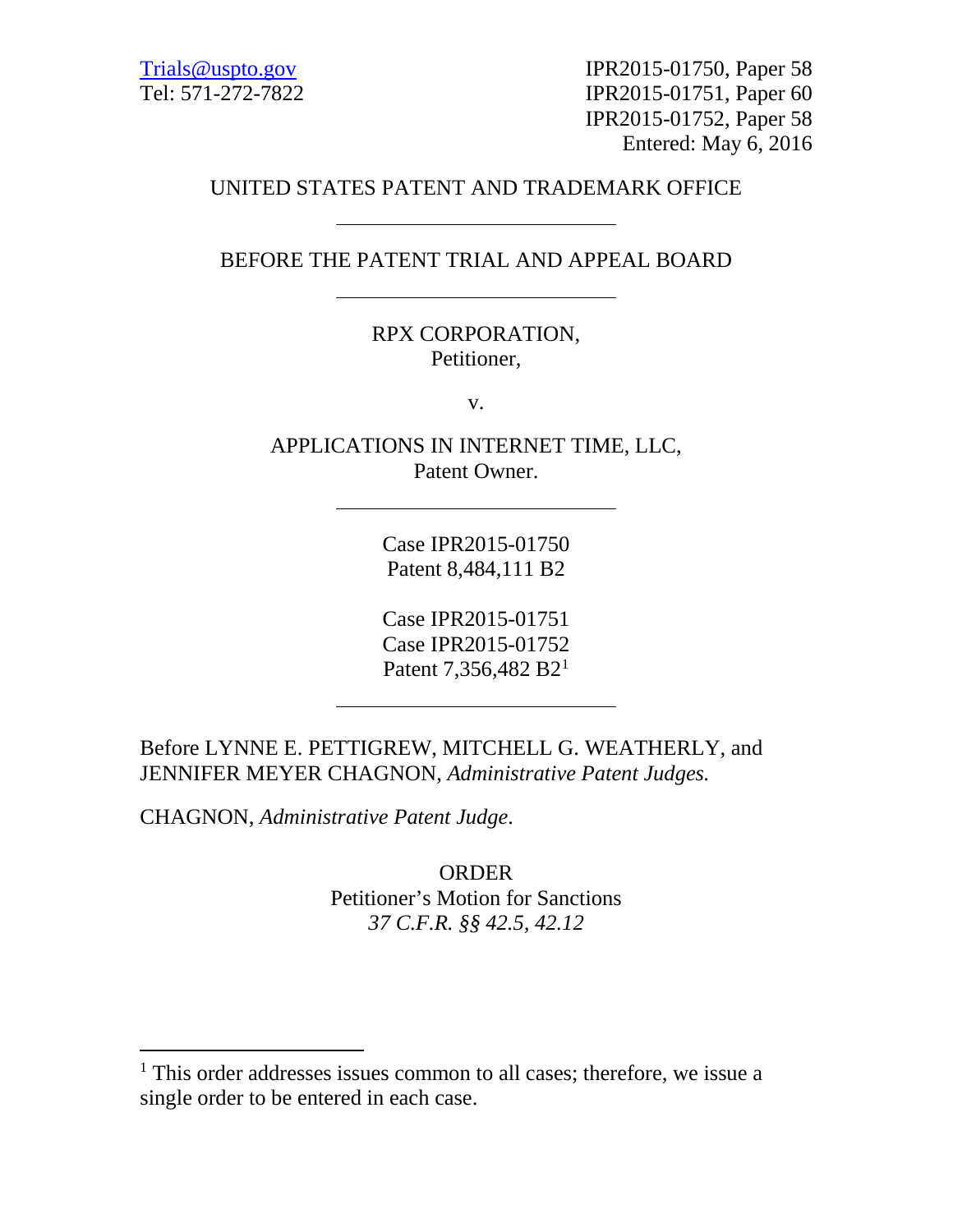## I. INTRODUCTION

As authorized by the Board in an order mailed December 4, 2015 (Paper [2](#page-1-0)3<sup>2</sup>), Petitioner, RPX Corporation ("RPX"), filed a Motion for Sanctions against Patent Owner, Applications In Internet Time, LLC ("AIT"). Paper 34 ("Mot."); Paper 32 (redacted version). RPX requested authorization to file the Motion because of alleged violations of the Protective Order. *See* Paper 23, 3–4. AIT filed an Opposition to RPX's Motion. Paper 40 ("Opp."); Paper 48 (redacted version). For the reasons set forth below, RPX's Motion is *granted-in-part*.

### II. ANALYSIS

The "Board may impose a sanction against a party for misconduct." 37 C.F.R. § 42.12(a); *see* 35 U.S.C. § 316(a)(6). The Rules of Trial Practice provide for various sanctions, as set forth in 37 C.F.R. § 42.12(b). As the party offering the Motion, the burden is on RPX to persuade the Board that sanctions are warranted. *See* 37 C.F.R. § 42.20(c). In general, a motion for sanctions should address three factors: (i) whether a party has performed conduct that warrants sanctions; (ii) whether the moving party has suffered harm from that conduct; and (iii) whether the sanctions requested are proportionate to the harm suffered by the moving party. *See Square, Inc. v. Think Comput. Corp.*, Case CBM2014-00159, slip op. at 2 (PTAB Nov. 27, 2015) (Paper 48) (citing *Ecclesiastes 9:10-11-12, Inc. v. LMC Holding Co.*, 497 F.3d 1135, 1143 (10th Cir. 2007)). In considering RPX's motion, we address each of these factors in turn.

<span id="page-1-0"></span><sup>&</sup>lt;sup>2</sup> The relevant papers filed in each of the three cases are identical. Citations are to the papers filed in IPR2015-01750 for convenience.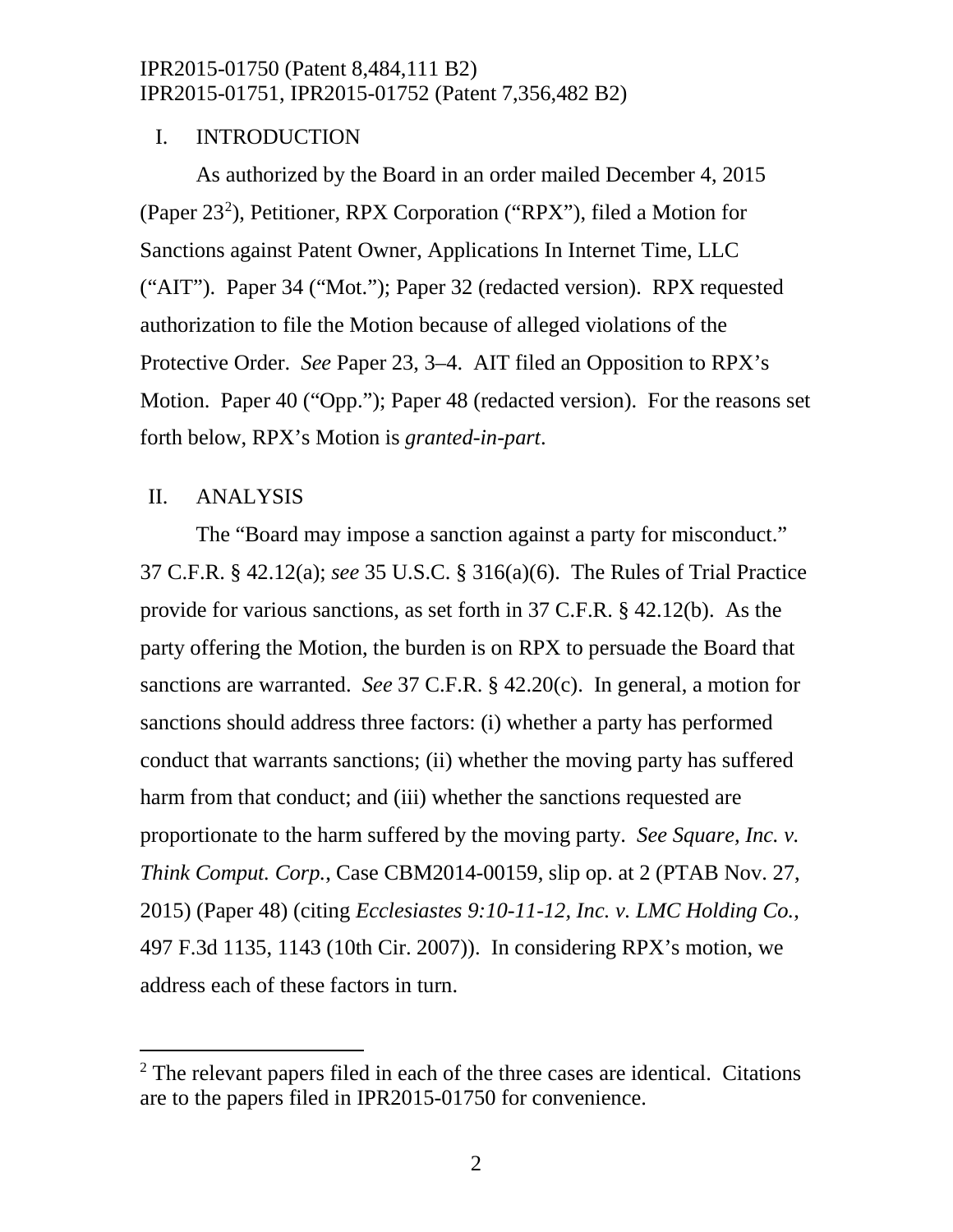#### *A. AIT's Conduct Is a Breach of the Protective Order*

RPX asserts that AIT "repeatedly breached its agreement to comply with the default protective order (PO)." Mot. 1. We note that, although a protective order had not yet been entered in these proceedings at the time of the alleged violation thereof by AIT, *see* Opp. 1, the parties were operating with the understanding that the Standing Default Protective Order set forth in the Trial Practice Guide applied to these proceedings. *See* Paper 23, 3 n.3; Ex. 1027 (email dated October 29, 2015, attaching acknowledgement of Default Protective Order signed by AIT's counsel-of-record, Mr. Steven C. Sereboff<sup>[3](#page-2-0)</sup>).

RPX asserts that when counsel reviewed AIT's Preliminary Response filed in IPR2015-01750 on November 27, 2015, "it learned for the first time that its confidential information had been shared with Messrs. Sturgeon, Boebel and Knuettel." Mot. 2; *see* Papers 14–16 (acknowledgments of the protective order signed by Messrs. Sturgeon, Boebel, and Knuettel, filed with AIT's Preliminary Response). At that time, RPX asked AIT, via email, to identify for each of Messrs. Sturgeon, Boebel, and Knuettel which provision of §§  $2(A)$ –2(G) of the default Protective Order authorized access to RPX's confidential information. Mot. 3 (citing Ex. 1031 (email dated Nov. 28, 2015, from Mr. Richard F. Giunta)). In response, AIT asserted that (i) Mr. Sturgeon is president of AIT and, as such, qualifies as a "party" under the Protective Order, (ii) Mr. Boebel is AIT's counsel in the district

<span id="page-2-0"></span><sup>&</sup>lt;sup>3</sup> Mr. Sereboff has since withdrawn as counsel in these proceedings. *See* Paper 25 (motion to withdraw and substitute counsel); Paper 43 (granting motion).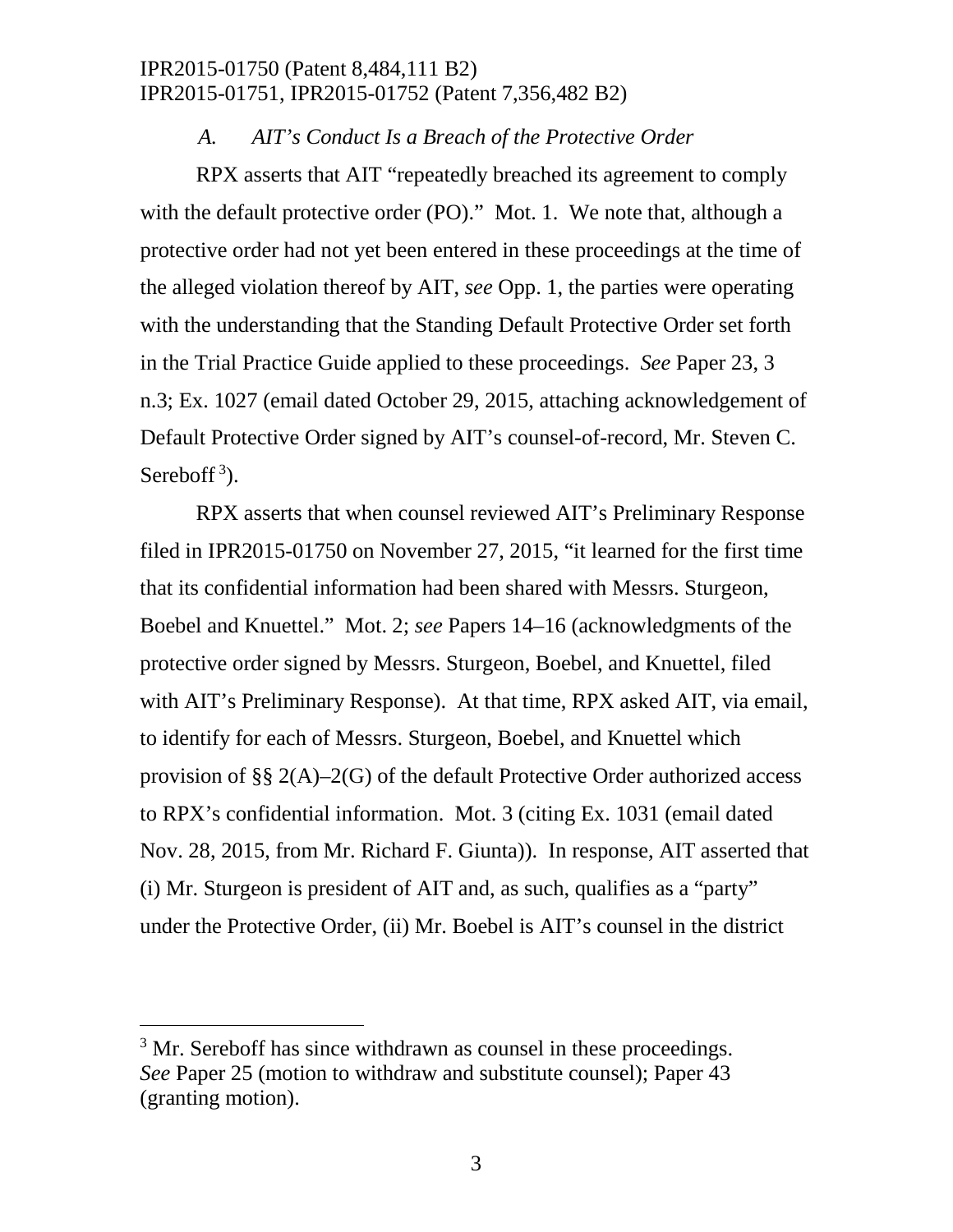court litigation involving the challenged patents, [4](#page-3-0) and (iii) Mr. Knuettel is "an advisor to AIT regarding the IPRs." *See id.* (citing Ex. 1033 (email dated Nov. 29, 2015, from Mr. Sereboff)). We understand AIT's position to be that Mr. Sturgeon falls under  $\S$  2(A) of the Protective Order (which covers "Parties") and that Messrs. Boebel and Knuettel fall under § 2(E) of the Protective Order (which covers "Other Employees of a Party"). *See id.* (citing Ex. 1033); *see also* Opp. 11 (stating "[i]n hindsight, Patent Owner should have asked Petitioner in advance about the 2(e) parties").

AIT argues that a Motion for Sanctions is premature because no protective order had been entered and no motion to seal had been granted.<sup>[5](#page-3-1)</sup> Opp. 1. As noted by a previous panel of the Board, "[t]he need to promote respect for, and meticulous observance of protective orders, and to deter others from similar conduct remains an important objective." *Intri-Plex Techs., Inc. v. Saint-Gobain Performance Plastics Rencol Ltd.*,

Case IPR2014-00309, slip op. at 6 (PTAB Mar. 30, 2015) (Paper 84) (citing *Lunareye, Inc. v. Gordon Howard Assocs., Inc.*, No. 9-13-CV-91, 2015 WL 680452, at \*3 (E.D. Tex. Feb. 2, 2015)). "Complete good faith compliance with protective orders is essential to modern discovery practices and counsel must temper their zeal in representing their clients with their overreaching duty as officers of the court." *Id.* (quoting *Lunareye*, 2015 WL 680452, at \*3). We are not persuaded by AIT's argument that any conduct constituting a breach of the Protective Order should be excused simply

<span id="page-3-0"></span> <sup>4</sup> *Applications in Internet Time LLC v. Salesforce.com, Inc.*, No. 3:13-cv-00628 (D. Nev.) ("Salesforce litigation").

<span id="page-3-1"></span><sup>&</sup>lt;sup>5</sup> Since the filing of AIT's Opposition, the Default Protective Order was entered in these proceedings. Paper 50; Exhibit 1017. Each of the pending Motions to Seal also has since been decided. *See* Paper 53.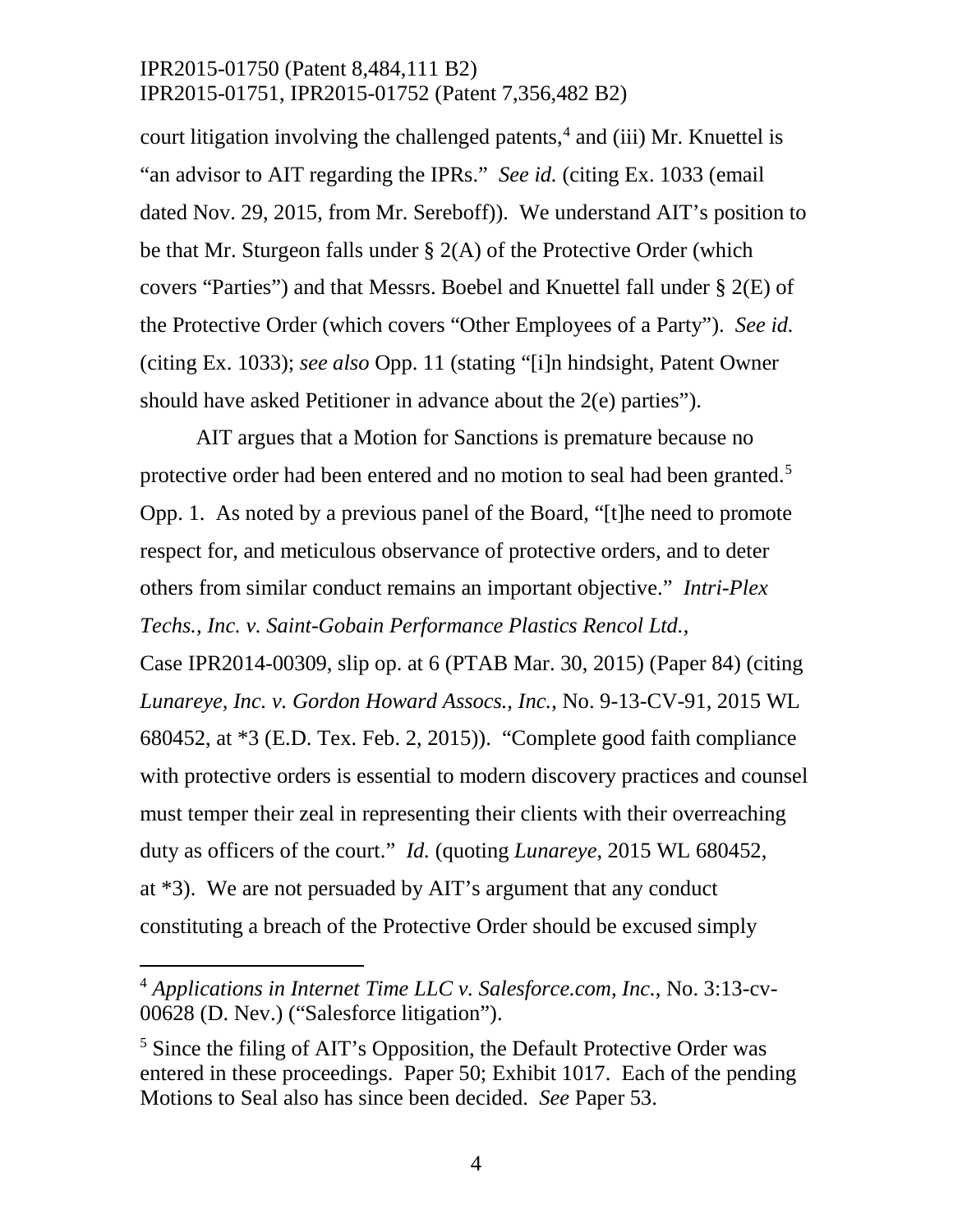because the Protective Order had not yet been entered, particularly because the parties were operating with the understanding that a Protective Order was in place. *See* Paper 23, 3 n.3; Ex. 1027.

AIT also argues that the "purported confidential information does not merit a confidential designation." Opp. 9–11. We already considered this argument in our decision on the Motions to Seal, and determined that the information at issue was properly labeled as confidential. *See* Paper 53. Further, at the time of the disclosure, the information at issue was designated as confidential by RPX under the Protective Order. AIT had an obligation under the Protective Order to keep the information confidential, even if it disagreed with its designation as such.

There is no dispute that at least some of RPX's confidential information was shared with Messrs. Sturgeon, Boebel, and Knuettel. *See* Mot. 2 (citing Ex. 1031), 6 (citing Ex. 1040; Ex. 1041), 7–9 (citing Ex. 1039; Ex. 1040); Opp. 2–4, 11–12; Paper 23. The question remains whether such disclosure was a violation of the Protective Order. Mr. Boebel is AIT's counsel in the Salesforce litigation, to which RPX is not a party. Mot. 8 (citing Ex. 1044). Mr. Knuettel is the CFO of Marathon Patents ("the #3 [non-practicing entity 'NPE'] by volume in 2014"). Mot. 8 (citing Ex. 1045). Thus, Messrs. Boebel and Knuettel do not fall under any category set forth in § 2 of the Protective Order other than §  $2(E)$ , which covers "[e]mployees, consultants or other persons performing work for a party, other than in-house counsel and in-house counsel's support staff." Ex. 1017  $\S$  2(E). Section 2(E) further states that such persons "shall be extended access to confidential information *only upon agreement of the parties or by order of the Board*." *Id.* (emphasis added). AIT did not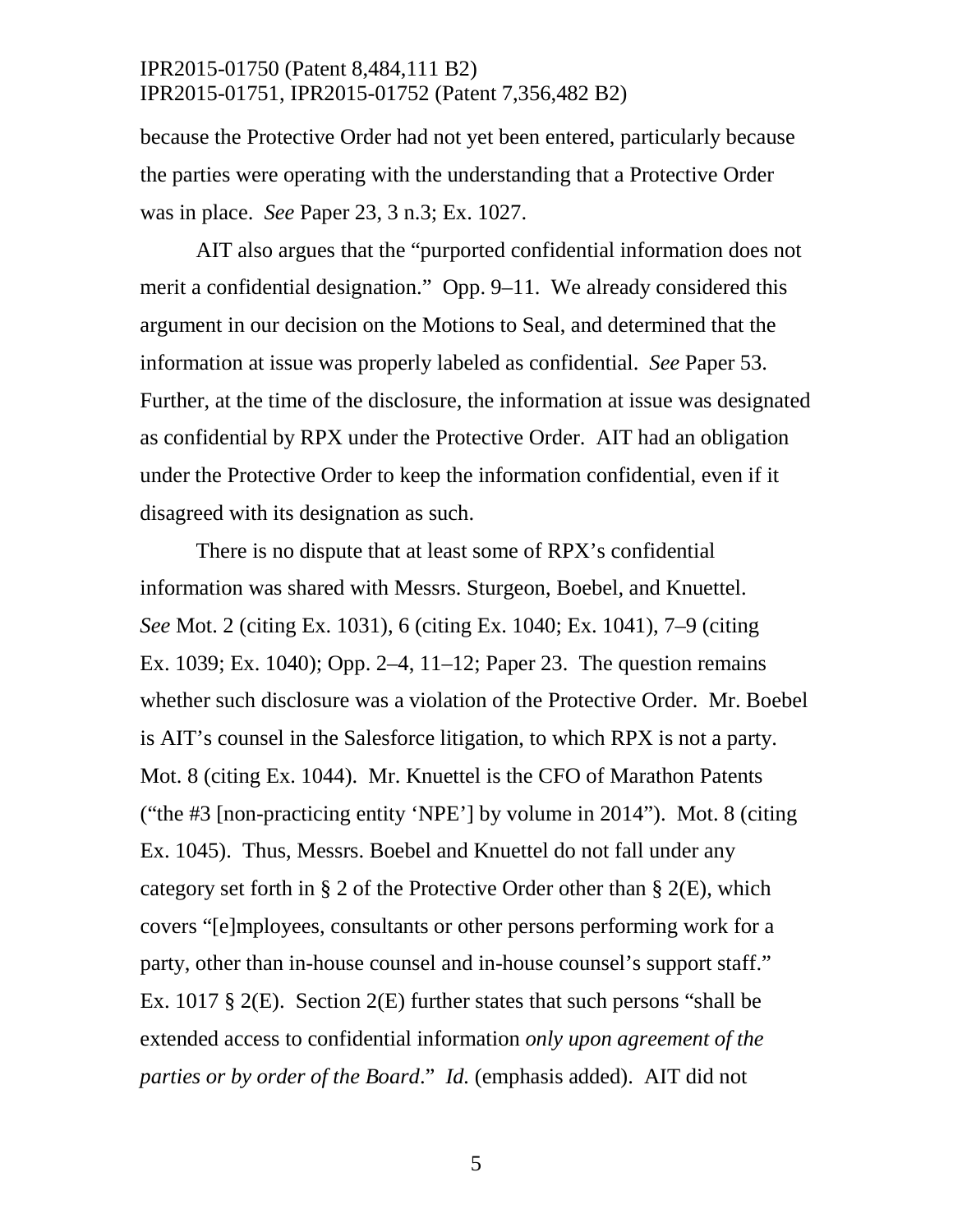receive such agreement or order before disclosing information designated as confidential with Messrs. Boebel and Knuettel. Mot. 3–4, 7–8. Those disclosures, therefore, violated § 2(E) of the Protective Order. *See id.*

There is a dispute as to whether Mr. Sturgeon, as the president of AIT, falls under § 2(A) of the Protective Order, which allows disclosure to "Parties," or under § 2(E). *See* Mot. 8–9; Opp. 3–4. Because this Order revises the Protective Order in these proceedings (details discussed below), we decline to interpret § 2(A) of the default Protective Order on the question of whether Mr. Sturgeon, as the President of AIT, falls within the scope of a "Party" under § 2(A) of the Board's default Protective Order.

In its Motion, RPX asserts other breaches of the Protective Order and our rules, including, among other things, withdrawing counsel in violation of 37 C.F.R. § 42.10, failing to comply with its service obligations, and requesting sanctions in its Preliminary Response in violation of 37 C.F.R. § 42.20(b). Mot. 13. We have considered this additional information in rendering this decision, and in determining the appropriate sanctions, as part of a pattern of conduct of AIT's counsel surrounding the improper disclosure of RPX's confidential information.

#### *B. Harm to RPX*

According to RPX, its "core business deals with NPE litigation." Mot. 8. RPX further asserts that "[d]isclosure to [Messrs.] Boebel and Knuettel was egregious given their regular involvement in NPE litigations. Boebel is AIT's counsel in the Salesforce litigation and often represents NPEs in litigation, while Knuettel is the CFO of Marathon Patents, the #3 NPE by volume in 2014 (over 100 litigations filed), with expertise in financing litigations." *Id.* (citing Ex. 1044–1045; Ex. 1049, 30). RPX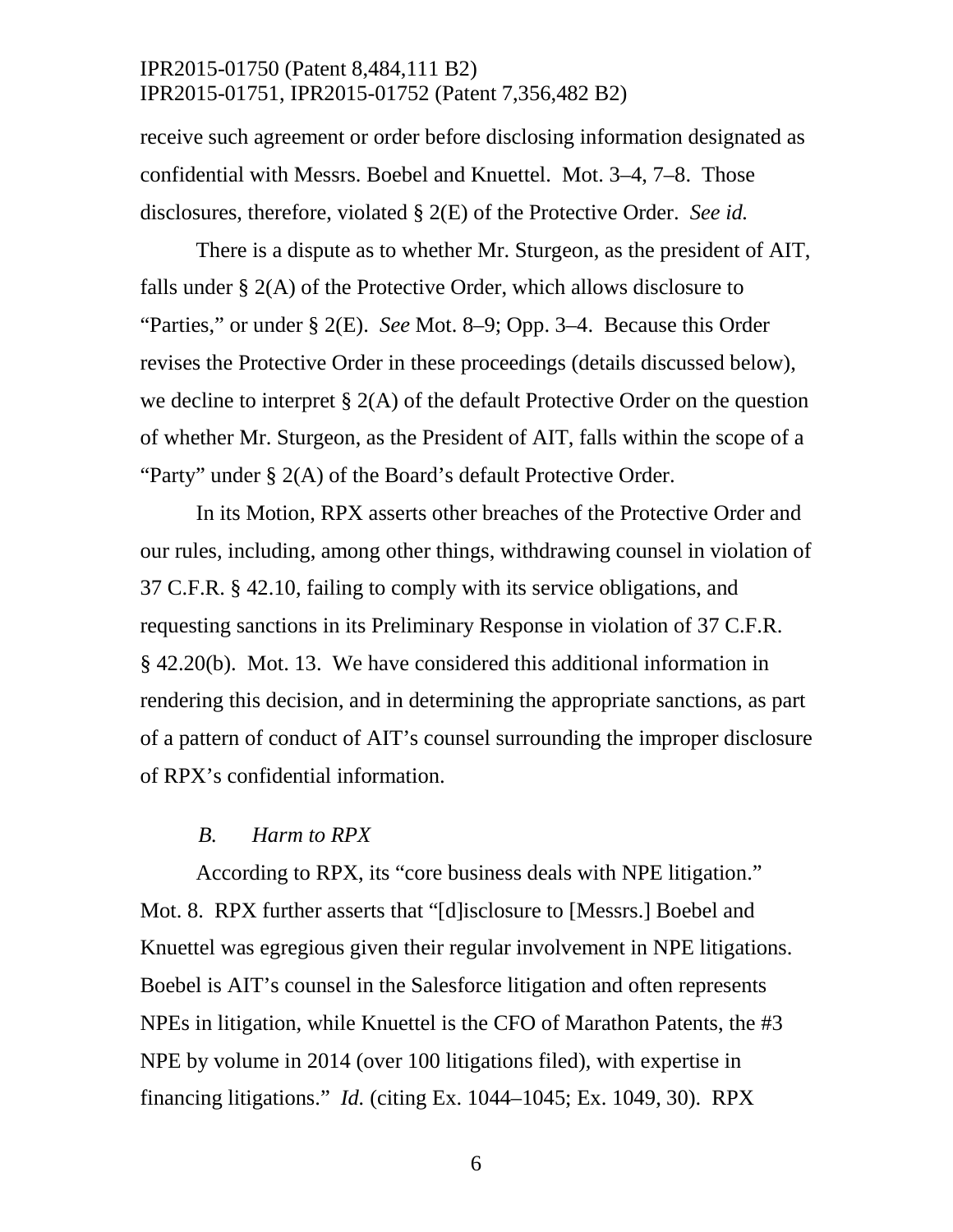further asserts that it "never would have consented to these disclosures," *id.*, and that, given their involvement in NPE litigations, Messrs. Boebel and Knuettel could improperly use this information to cause harm to RPX's business, *id.* at 11, 15. RPX alleges also that it has been "harmed by the time and expense incurred in addressing the breaches." *Id.* at 12.

AIT argues that RPX has suffered no harm. *See* Opp. 2, 8. According to AIT, "Petitioner does not allege any financial or competitive damage. Nor does Petitioner allege that Salesforce suffered any harm." *Id.* at 8.

Based on the facts presented in this case, we are persuaded that RPX has suffered harm, at least in the disclosure of its confidential information to Messrs. Boebel and Knuettel, who are neither employees of AIT, nor involved in these *inter partes* review proceedings. Further, both Messrs. Boebel and Knuettel work on behalf of NPEs, and RPX's "core business" involves assisting its clients in defending themselves against assertions of patent rights by NPEs. Mot. 8. We also are persuaded that RPX has suffered harm to the extent that it had to expend time and money enforcing clear terms of the Protective Order that AIT should have been following without RPX's efforts.

#### *C. RPX's Requested Sanctions*

RPX "seeks sanctions to (1) compel AIT to identify the scope of the breach; (2) protect RPX's confidential information going forward; and (3) compensate RPX for significant expense incurred in addressing AIT's violations." Mot. 1; *see id.* at 14. In particular, RPX seeks (1) declarations from Messrs. Sturgeon, Boebel, and Knuettel more clearly identifying the scope of the breach; (2) entry of a revised protective order; and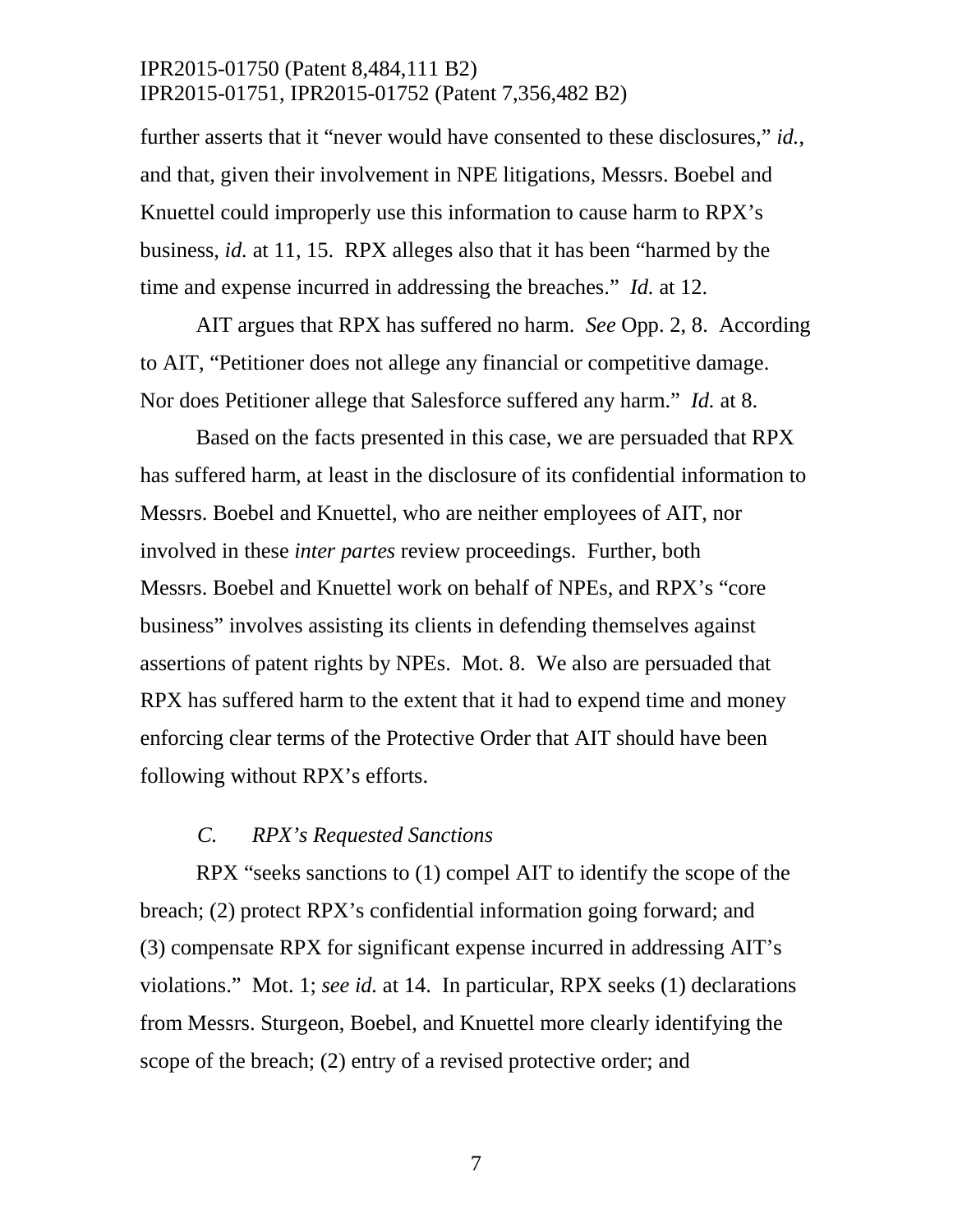(3) attorneys' fees incurred in connection with the breach. *Id.* at 14–15. We address each of these proposed sanctions in turn.

#### *1. Declarations*

We previously ordered AIT to provide declarations from Messrs. Boebel and Knuettel "regarding the specific extent of Petitioner's confidential information to which they were provided access." Paper 23, 5. AIT provided declarations (Ex. 1040; Ex. 1041); RPX, however, asserts that they are "deficient," Mot. 9, and that "[t]he scope of the breaches remains unclear because AIT failed to provide the information necessary to comply with the Board's Order," *id.* at 1 (citing Paper 23).

According to RPX, the provided declarations are ambiguous as to the scope of the disclosure, and in particular "fail to identify the specific RPX confidential information provided to these individuals." *Id.* at 9–10. RPX further argues that "Counsel's representation [as to the scope of disclosure] is not what the Board ordered." *Id.* at 10. RPX further asserts that, while RPX originally requested declarations only from Messrs. Boebel and Knuettel, based on representations made in Mr. Boebel's declaration, RPX now also seeks a declaration regarding the extent of disclosure to Mr. Sturgeon. *Id.* at 8–10.

RPX, therefore, requests we require AIT to "provide declarations from all three unauthorized individuals (Boebel, Knuettel and Sturgeon) that provide complete and unqualified explanations of all RPX confidential information they were exposed to via any means (documents, oral or otherwise), swear that the declarant has destroyed that information and any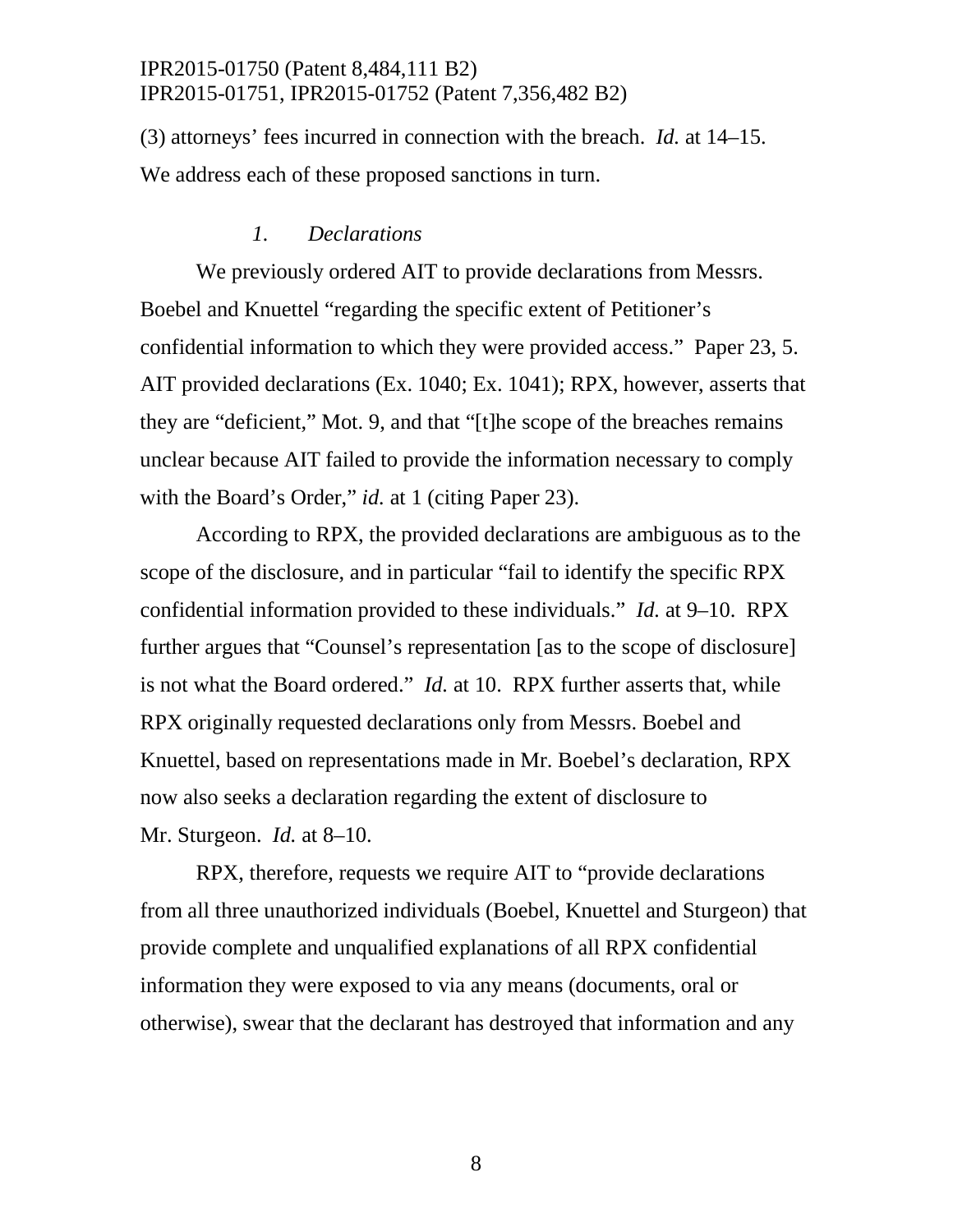copies, explain any uses of that information to date, and swear to not use it for any purpose going forward."[6](#page-8-0) *Id.* at 14.

AIT asserts that additional declarations are unnecessary because the "declarants [Messrs. Boebel and Knuettel] unequivocally confirmed that they saw *only* a draft of the Patent Owner's Preliminary Response ('POPR')," with one declarant, Mr. Boebel, "separately confirming he saw a .pdf 'timeline.'" Opp. 2 (citing Ex. 1040 ¶¶ 4–9; Ex. 1041 ¶¶ 4–7; Ex. 2027, 2 ( $\parallel$  1)) & n.2 (citing Ex. 1040  $\parallel$  4). AIT further argues that "had either individual received access to any other confidential information, one or both would have so declared," *id.* (citing Ex. 2027, 1 (¶ 1)), and that "Patent Owner unequivocally confirmed to Petitioner that for all 'information identified by Petitioner as confidential, the same information appears in the POPR as filed,'" *id.* (citing Ex. 2027, 2 (¶ 2)).

We agree with RPX that the declarations are somewhat ambiguous and should be more specific as to the complete scope of the access to RPX's confidential information by each individual. We determine additional declarations are necessary, both to clarify the scope of the disclosure of RPX's confidential information and to comply with our prior Order (Paper 23) that AIT provide *declarations*, rather than statements of counsel in email or other papers filed with the Board. Accordingly, AIT shall

<span id="page-8-0"></span> $6$  While we recognize that this is not one of the specific types of sanctions authorized under 37 C.F.R. § 42.12(b), we nonetheless exercise our discretion and consider RPX's motion. *See* 37 C.F.R. § 42.5.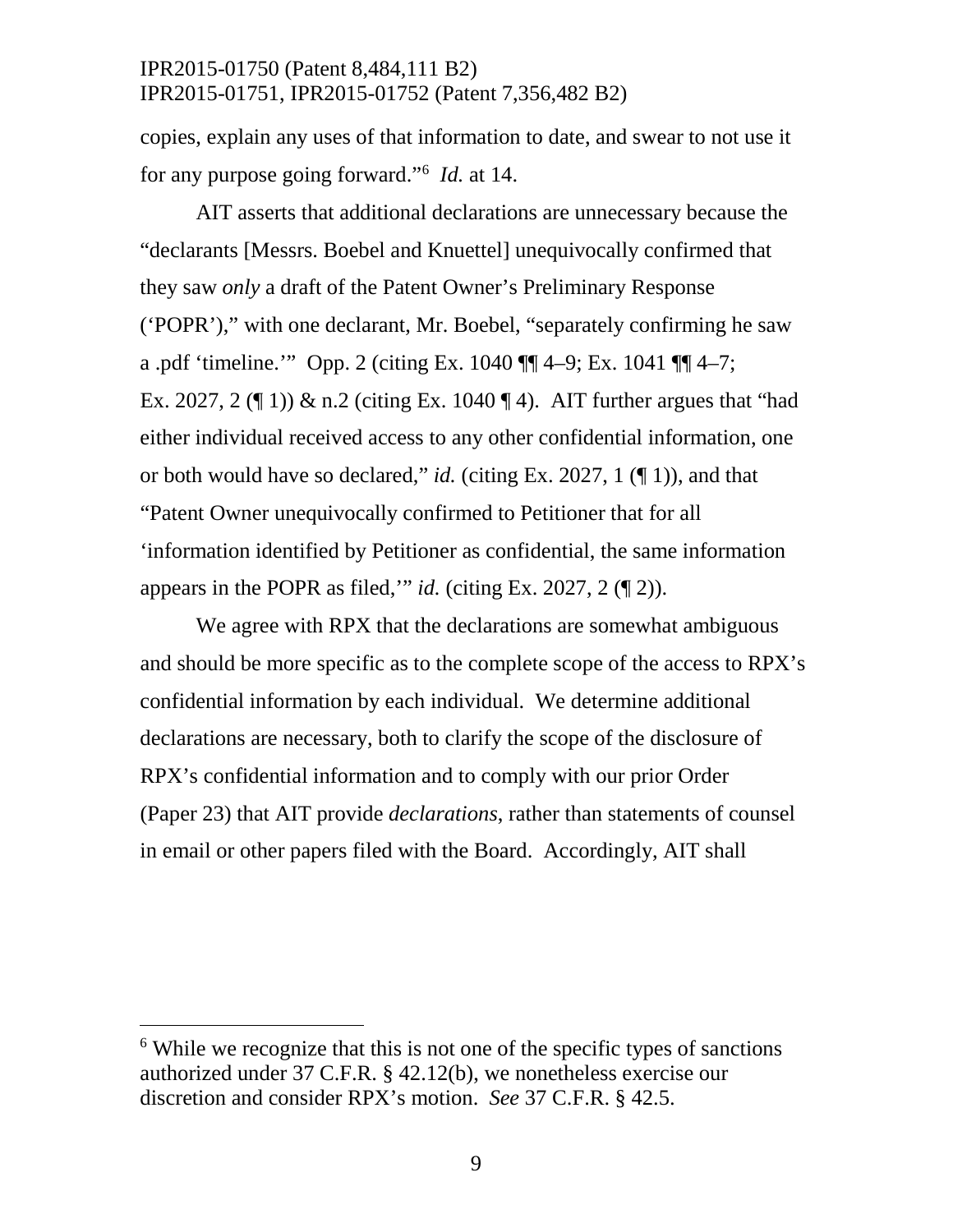provide amended declarations from Messrs. Boebel and Knuettel, as well as a declaration from Mr. Sturgeon.<sup>[7](#page-9-0)</sup>

Each declaration must include an express statement that the confidential information described in the declaration was, in fact, the only confidential information to which the individual was exposed *by any means* (documents, oral, or otherwise), *at any time*. If necessary, the previous declarations also must be updated to include any additional confidential materials and/or information to which the declarant was provided access by any means. We further determine that based on the particular circumstances of these proceedings, each of the declarants shall certify that the declarant has destroyed any physical record of that information and any copies, explain any uses of that information to date, and agree to not use it for any purpose going forward. Accordingly, AIT shall provide declarations that meet these requirements.

We agree with RPX's assertion that "Counsel's representation [as to the scope of disclosure] is not what the Board ordered." Mot. 10. While we assume the statements of AIT's counsel regarding the scope of access of RPX's confidential information are accurate, *see* 37 C.F.R. § 42.11 (setting forth duty of candor and good faith during a proceeding); 37 C.F.R. § 11.303 (requiring "candor toward the tribunal"), our prior Order (Paper 23) required AIT to provide *declarations* from Messrs. Boebel and Knuettel regarding the precise scope of the information that they received. To the extent

<span id="page-9-0"></span> $7$  Although our prior order did not require a declaration from Mr. Sturgeon, and we do not determine in this decision whether the disclosures to Mr. Sturgeon were a violation of the Protective Order, we nonetheless determine that a declaration from Mr. Sturgeon regarding the scope of confidential information to which he was exposed also is warranted.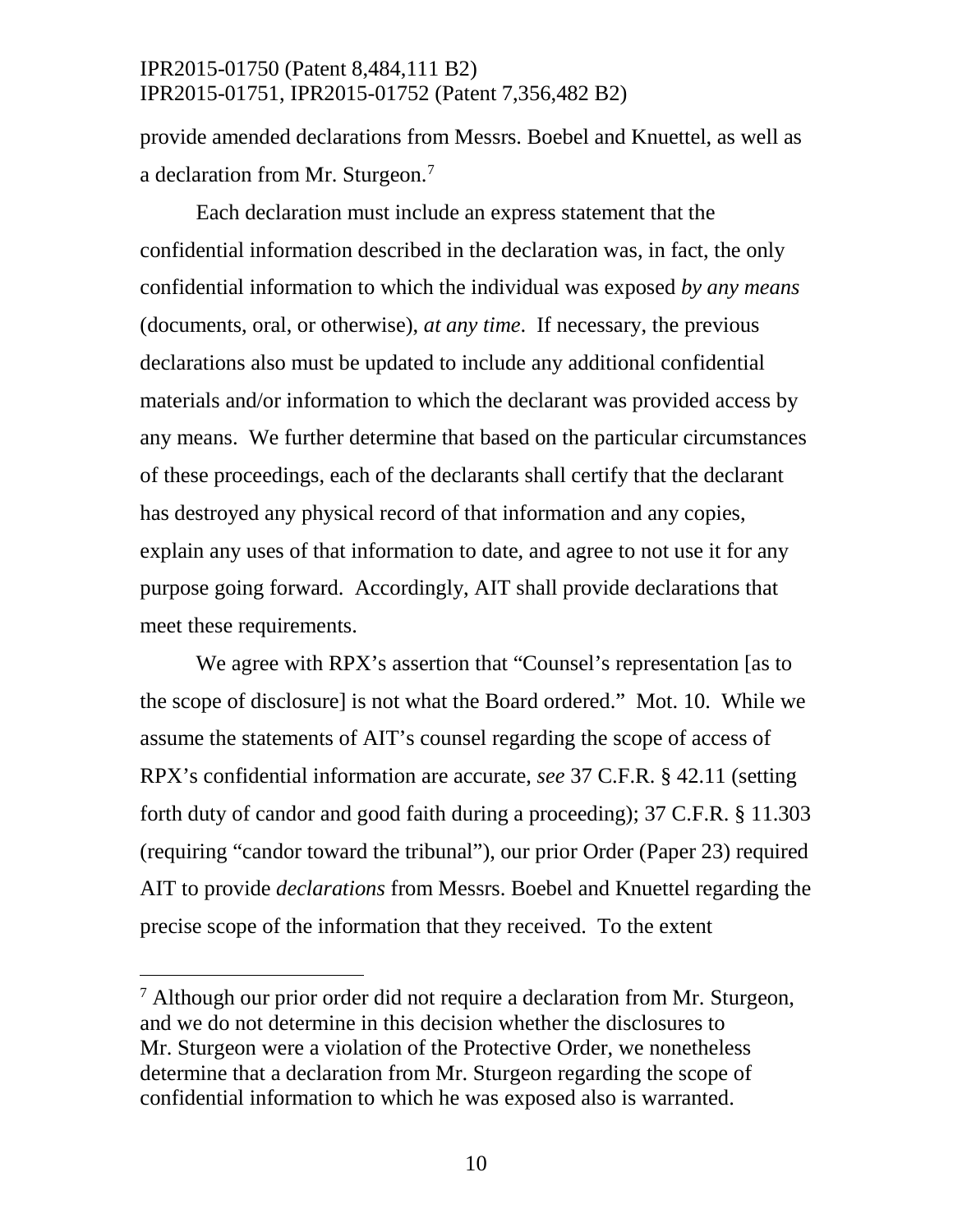Messrs. Boebel and Knuettel do not have appropriate information to do so, AIT's counsel will provide a declaration attesting that for all information identified by RPX as confidential that was included in the Preliminary Response, *only* the same information appeared in the draft version of the Preliminary Response reviewed by Messrs. Boebel and Knuettel. *See*  Opp. 3 (arguing Messrs. Boebel and Knuettel did not see a final version of the Preliminary Response, and thus cannot attest to the contents thereof).

For the reasons discussed, RPX's request for declarations from Messrs. Sturgeon, Boebel, and Knuettel is granted.

#### *2. Revised Protective Order*

RPX requests entry of a revised protective order. Mot. 14–15; s*ee*  Ex. 1047 (proposed Revised Protective Order); Ex. 1048 (redline version). According to RPX, the "amended [Protective Order] imposes reasonable safeguards in view of AIT's actions to date." Mot. 15. AIT argues that RPX's proposal for a Revised Protective Order is "unworkable." *See* Opp. 6–8. Based on the circumstances in these proceedings, we are not persuaded the changes set forth in RPX's proposed revised Protective Order are necessary to prevent further disclosure of RPX's confidential information going forward in these proceedings. For example, we are not persuaded that RPX has provided sufficient reasons to warrant the extensive changes to § 2 of the Protective Order. Further, we agree with AIT that proposed § 4(A)(iii) adds unnecessary additional steps to the process for AIT's filings. *See* Opp. 8.

We do, however, remind the parties of the importance of strict compliance with the Protective Order in these proceedings. In particular, confidential information must not be shared with any individuals outside of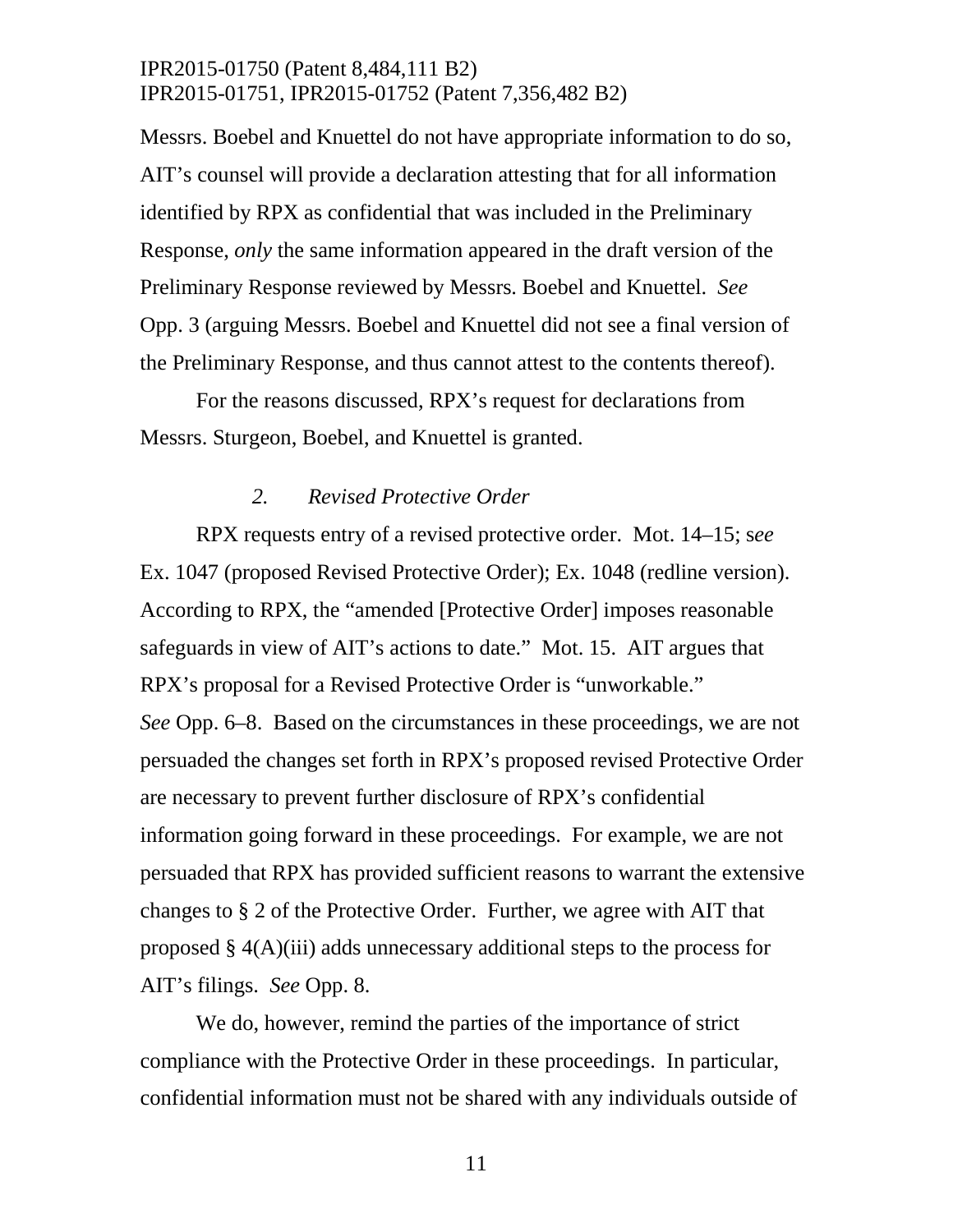those included in the categories set forth in §§ 2A–2G of the Protective Order. In particular, the parties must comply with  $\S$  2(E) of the Protective Order, and obtain the required agreement or a Board order *prior to* disclosure of confidential information to any persons described in § 2(E).

Additionally, out of an abundance of caution and given AIT's previous disregard of its obligations under the Protective Order, going forward in these proceedings we expressly exclude corporate officers from § 2(A) of the Protective Order. Specifically, § 2(A) of the Protective Order is revised to read as follows:

(A) *Parties*. Persons who are owners of a patent involved in the proceeding and other persons who are named parties to the proceeding. If said persons are a corporate entity rather than an individual, this section does not include corporate officers of the party, unless the corporate officer is also an owner of the involved patent or a named party.

Also, § 2(E) of the Protective Order is revised to read as follows:

(E) *Other Employees of a Party*. Corporate officers, employees, consultants or other persons performing work for a party, other than in-house counsel and in-house counsel's support staff, who sign the Acknowledgement shall be extended access to confidential information only upon agreement of the parties or by order of the Board upon a motion brought by the party seeking to disclose confidential information to that person. The party opposing disclosure to that person shall have the burden of proving that such person should be restricted from access to confidential information.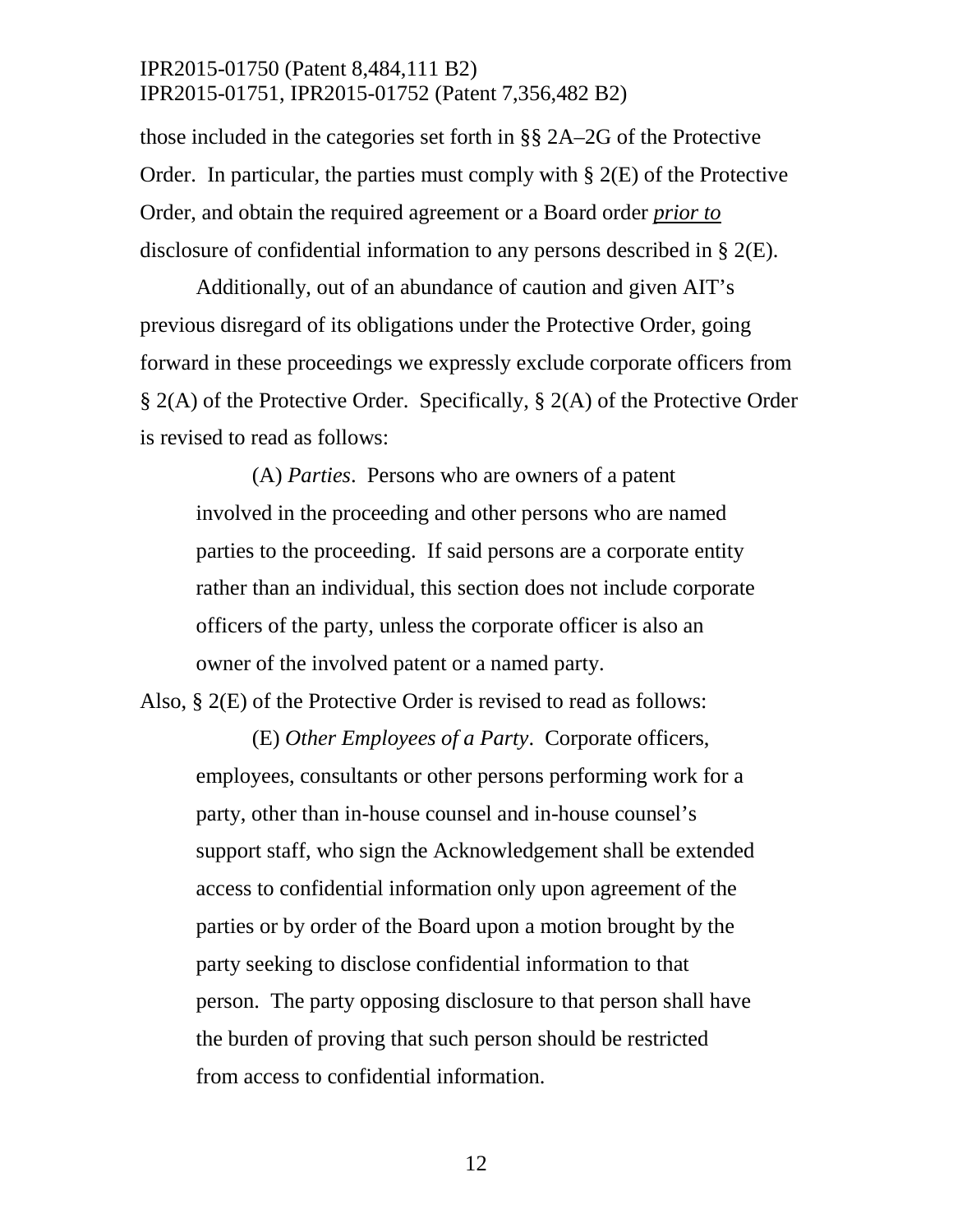As such, in these proceedings, the parties and their counsel shall not disclose any confidential information to any corporate officers or other employees,<sup>[8](#page-12-0)</sup> consultants, or agents without the express written permission of the party whose confidential information is at issue or further order of the Board.

We further remind the parties of the instructions regarding the treatment of confidential information previously set forth in our Case Management and Scheduling Order. *See* Paper 52, 2–3. In particular, the parties are reminded that *any information that is designated as confidential by either party* must be filed using the appropriate availability indicator in PRPS (e.g., "Board and Parties Only"), regardless of whose confidential information it is. The parties are further reminded that it is the responsibility of the party whose confidential information is at issue, not necessarily the proffering party, to file a motion to seal (including, if applicable, a proposed redacted version of the document to be sealed), unless the party whose confidential information is at issue is not a party to this proceeding. Any dispute as to the confidentiality of the information may be brought to the attention of the Board after a motion to seal such information has been filed.

For the reasons discussed, RPX's request for entry of a revised Protective Order is denied, but we nevertheless enter a revised Protective Order as set forth in Exhibit 3001.

#### *3. Attorneys' Fees*

RPX "requests an award of attorneys' fees, incurred after [a particular date], in connection with the breaches, including fees for preparing this

<span id="page-12-0"></span><sup>&</sup>lt;sup>8</sup> Here, "other employees" does not include in-house counsel of a party, who are separately authorized to access confidential information under § 2(D) of the Protective Order.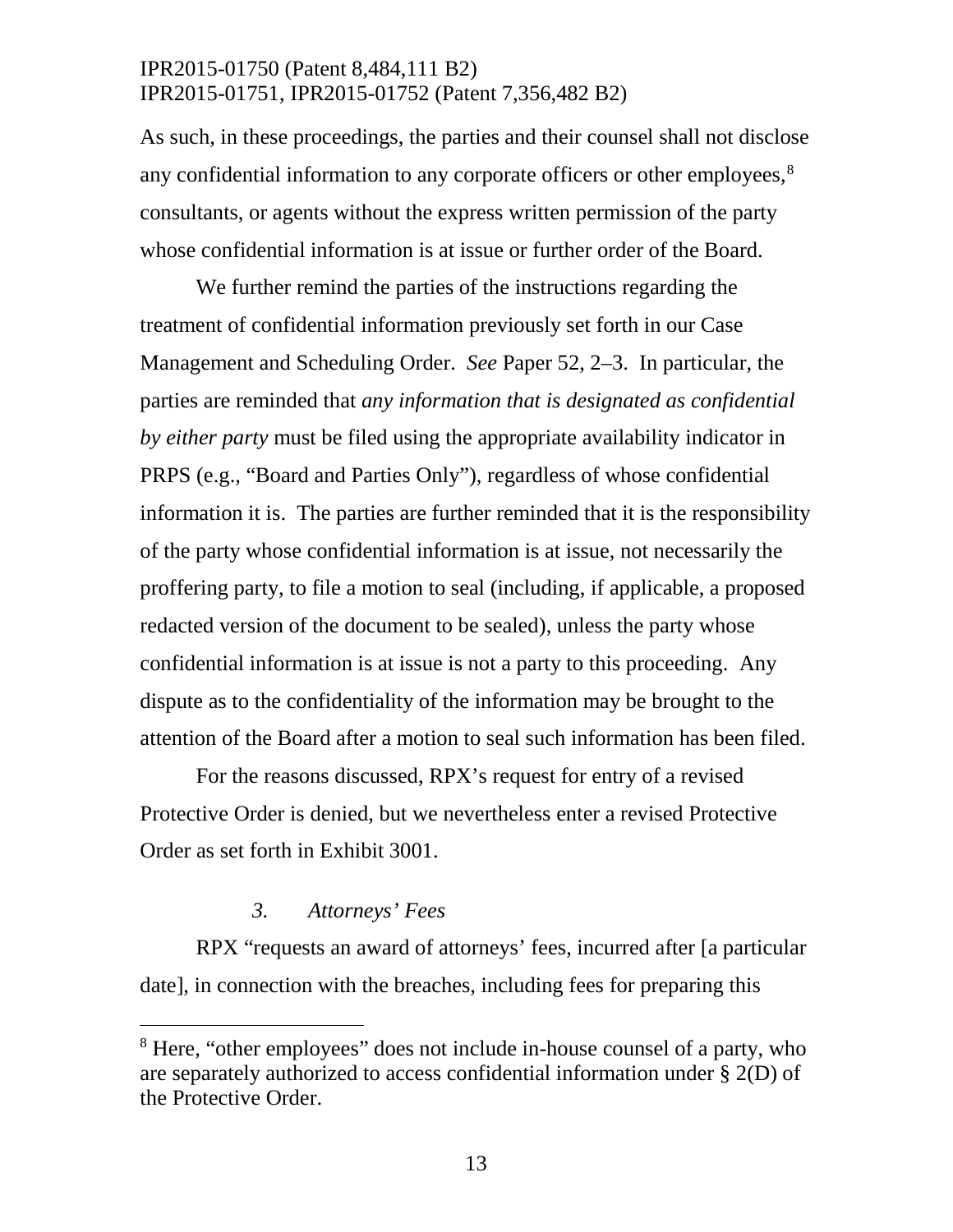motion." Mot. 15. RPX asserts that the "requested attorneys' fees only cover work after AIT's inexcusable [breach] after it had been fully apprised of the previous breaches. RPX remains uncompensated for counsel's work . . . in dealing with the initial breach, RPX's own time and effort and any and all harm to its client relationships and its business." *Id.* AIT does not present any specific argument against attorneys' fees, other than the arguments against sanctions generally, already discussed above.

Based on the information provided in RPX's Motion and AIT's Opposition, and given the circumstances of these proceedings, we determine that an award of attorneys' fees may be appropriate. The parties shall submit additional briefing on the extent of attorneys' fees requested. In particular, RPX, if it still wishes to pursue attorneys' fees, is authorized to file a Motion for Attorneys' Fees that includes specific information as to the total amount of fees requested, details regarding the tasks performed underlying those fees, and reasons why the amount of those fees are reasonable. Any privileged information may be redacted from billing information submitted with the Motion. RPX's Motion for Attorneys' Fees, shall be limited to five  $(5)$  pages,<sup>[9](#page-13-0)</sup> in accordance with the instructions provided. Any Motion must be filed no later than fourteen (14) calendar days after the entry date of this Order. Further, AIT is authorized to file an Opposition, limited to five (5) pages, to be filed no later than fourteen (14) calendar days after the date on which RPX files its Motion. We note that we have not yet determined the extent to which attorneys' fees will be granted, but merely are authorizing briefing on the issue.

<span id="page-13-0"></span><sup>&</sup>lt;sup>9</sup> Any detailed billing statements may be filed as exhibits to the Motion, and excluded from the page limit.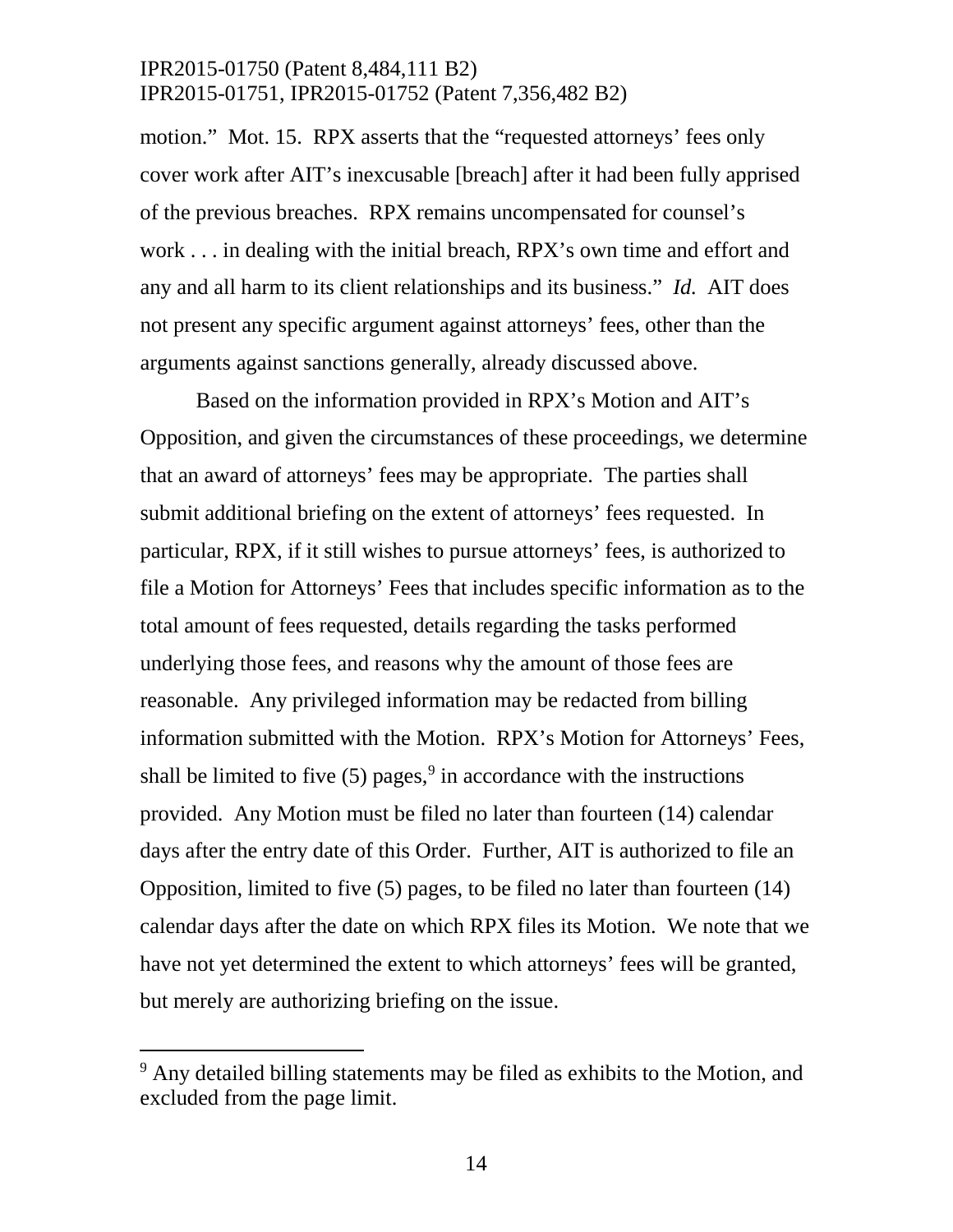III. ORDER

Accordingly, it is

ORDERED that RPX's Motion for Sanctions is *granted-in-part*;

FURTHER ORDERED that AIT will provide RPX with amended

declarations from Messrs. Boebel and Knuettel, as set forth above;

FURTHER ORDERED that AIT will provide RPX with a declaration from Mr. Sturgeon, as set forth above;

FURTHER ORDERED that, if necessary to comply with the instructions set forth above, AIT will provide a declaration of counsel attesting that, for all information identified by RPX as confidential that was included in the Preliminary Response, only the same information appeared in the draft version of the Preliminary Response reviewed by Messrs. Boebel and Knuettel;

FURTHER ORDERED that each of the ordered declarations shall be provided no later than fourteen (14) calendar days after the entry date of this Order;

FURTHER ORDERED that RPX's motion for entry of a revised Protective Order is *denied*;

FURTHER ORDERED that a revised Protective Order, Exhibit 3001, is hereby entered and shall to govern the conduct of each of these proceedings unless otherwise modified. Any persons accessing confidential information in these proceedings shall execute the acknowledgement of the revised Protective Order;

FURTHER ORDERED that RPX is authorized to file a Motion for Attorneys' Fees, in accordance with our instructions herein. Any such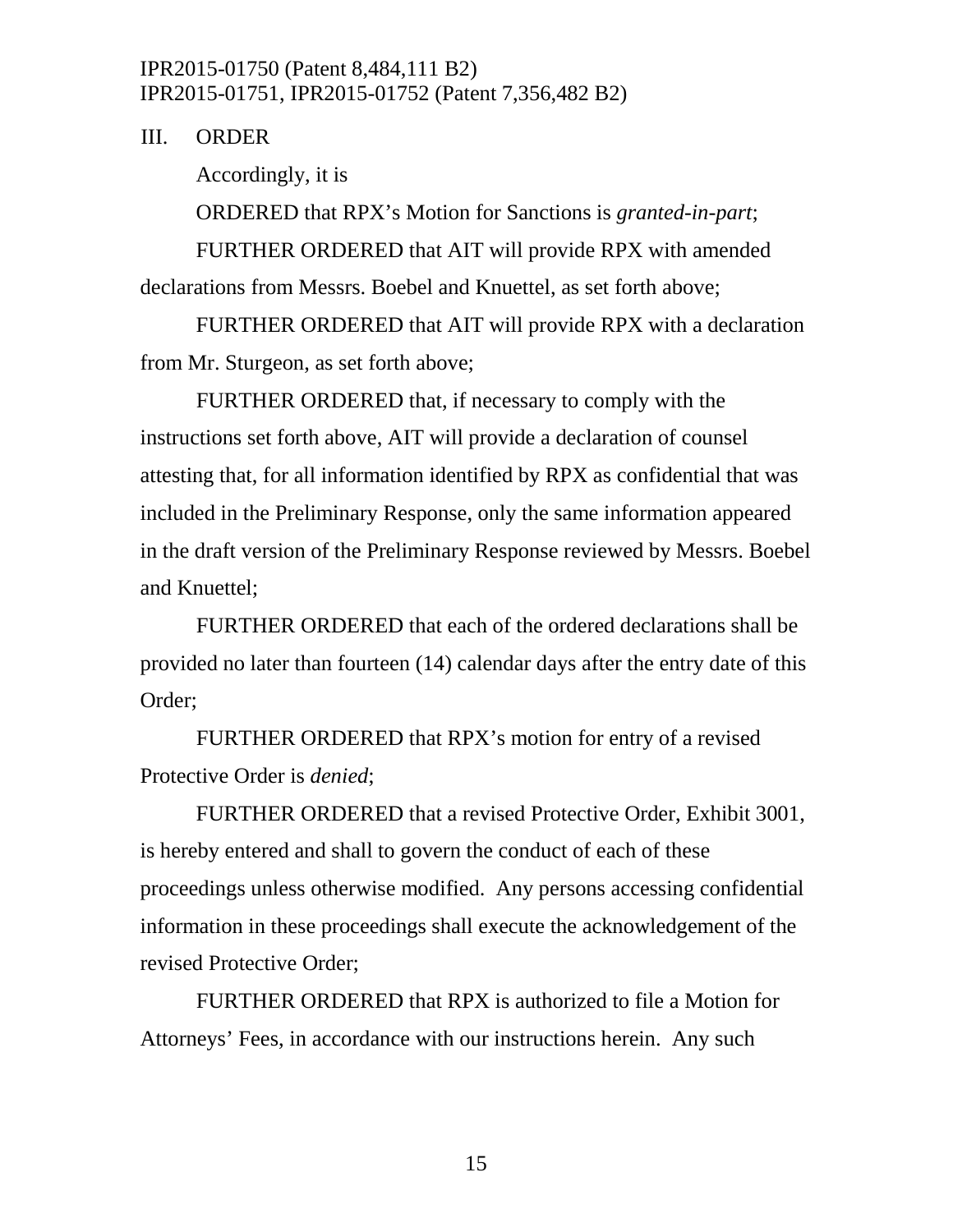Motion must be filed no later than fourteen (14) calendar days after the entry date of this Order, and limited to five (5) pages; and

FURTHER ORDERED that AIT is authorized to file an Opposition to RPX's Motion for Attorneys' Fees. Any Opposition must be filed no later than fourteen (14) calendar days after the date on which RPX files its Motion, and limited to five (5) pages.